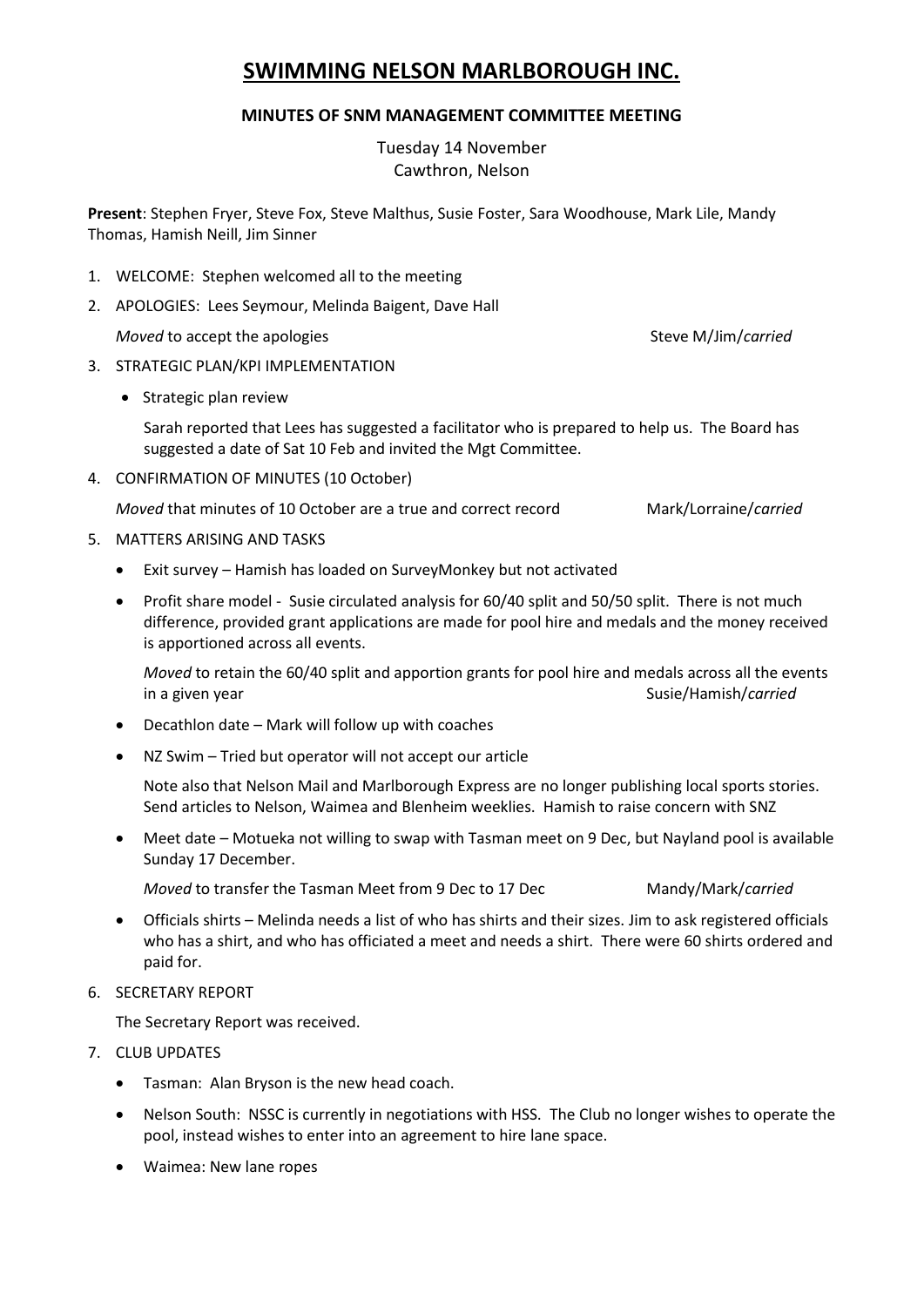## 8. TREASURER REPORT

Susie circulated her report. There are no invoices to pay apart from SNZ registrations (payment for these have already been approved).

*Moved* to accept the Treasurer's report Susie/Steve M/*carried* Susie/Steve M/*carried* 

## 9. REGISTRAR REPORT/MEETS MANAGEMENT

- Meet Directors for C&T and LC Champs Stephen will come back to next meeting with suggestions
- Registrations are up compared to this time last year

*Moved* to accept the Registrar's report confirm the following records

## **NZ Short Course Champs 3-7 Oct 2017**

| 200 Free       | SC | 14   | F | 2:11.38 | Piper E. Riley       | TASNM        |
|----------------|----|------|---|---------|----------------------|--------------|
| 800 Free       | SC | 14   | F | 9:09.89 | Sierra Thomas        | TASNM        |
| 100 Back       | SC | 14   | F | 1:06.44 | <b>Bree Anderson</b> | TASNM        |
| 50 Free        | SC | 17   | F | 27.10   | Clara Foster         | <b>NLSNM</b> |
| 50 Fly         | SC | 17   | F | 29.02   | Clara Foster         | <b>NLSNM</b> |
| 50 Free        | SC | Open | F | 27.10   | Clara Foster         | <b>NLSNM</b> |
| <b>200 Fly</b> | SC | 14   | М | 2:16.37 | Bendi Kepess         | <b>TASNM</b> |
| 400 IM         | SC | 14   | М | 4:54.92 | Bendi Kepess         | TASNM        |
| 200 Fly        | SC | 16   | М | 2:13.72 | Xavier Anderson      | <b>NLSNM</b> |
| 50 Fly         | SC | 17   | М | 25.35   | Matai McGuinniety    | <b>NLSNM</b> |
| 100 Fly        | SC | 17   | М | 56.56   | Matai McGuinniety    | <b>NLSNM</b> |
| 50 Free        | SC | 18   | М | 23.15   | Sam McKenzie         | <b>TASNM</b> |
| 100 Free       | SC | 18   | м | 49.59   | Sam McKenzie         | <b>TASNM</b> |
| 50 Breast      | SC | 18   | м | 29.12   | Sam McKenzie         | TASNM        |
| <b>50 Fly</b>  | SC | 18   | м | 25.03   | Sam McKenzie         | TASNM        |
| 100 Fly        | SC | 18   | М | 56.46   | Sam McKenzie         | TASNM        |
| 100 Free       | SC | Open | М | 49.59   | Sam McKenzie         | TASNM        |
| 50 Breast      | SC | Open | М | 29.12   | Sam McKenzie         | TASNM        |
| 50 Fly         | SC | Open | М | 25.03   | Sam McKenzie         | <b>TASNM</b> |
| 100 Fly        | SC | Open | М | 56.46   | Sam McKenzie         | <b>TASNM</b> |

Jim/Lorraine/*carried*

## 10. PUBLICITY/COMMUNICATION REPORT

Report on SC Champs published in Nelson Mail. Next media release will be C&T. Clubs are encouraged to put out releases about club meets.

11. FUNDING REPORT

Applications for funding have been made for lane hire, piccolo scoreboard, and medals.

12. SNZ LIAISON REPORT

Hamish attended the Administrators' teleconference. Nothing of consequence to report.

13. TECHNICAL

Kirsty reports that there are many new officials.

Encourage clubs to get parents and officials on SNZ database so they can 'enter' a meet as an official or timekeeper. Put together information to communicate to clubs.

Mandy to prepare a draft to discuss with Jim.

14. COACHING REPORT

No report